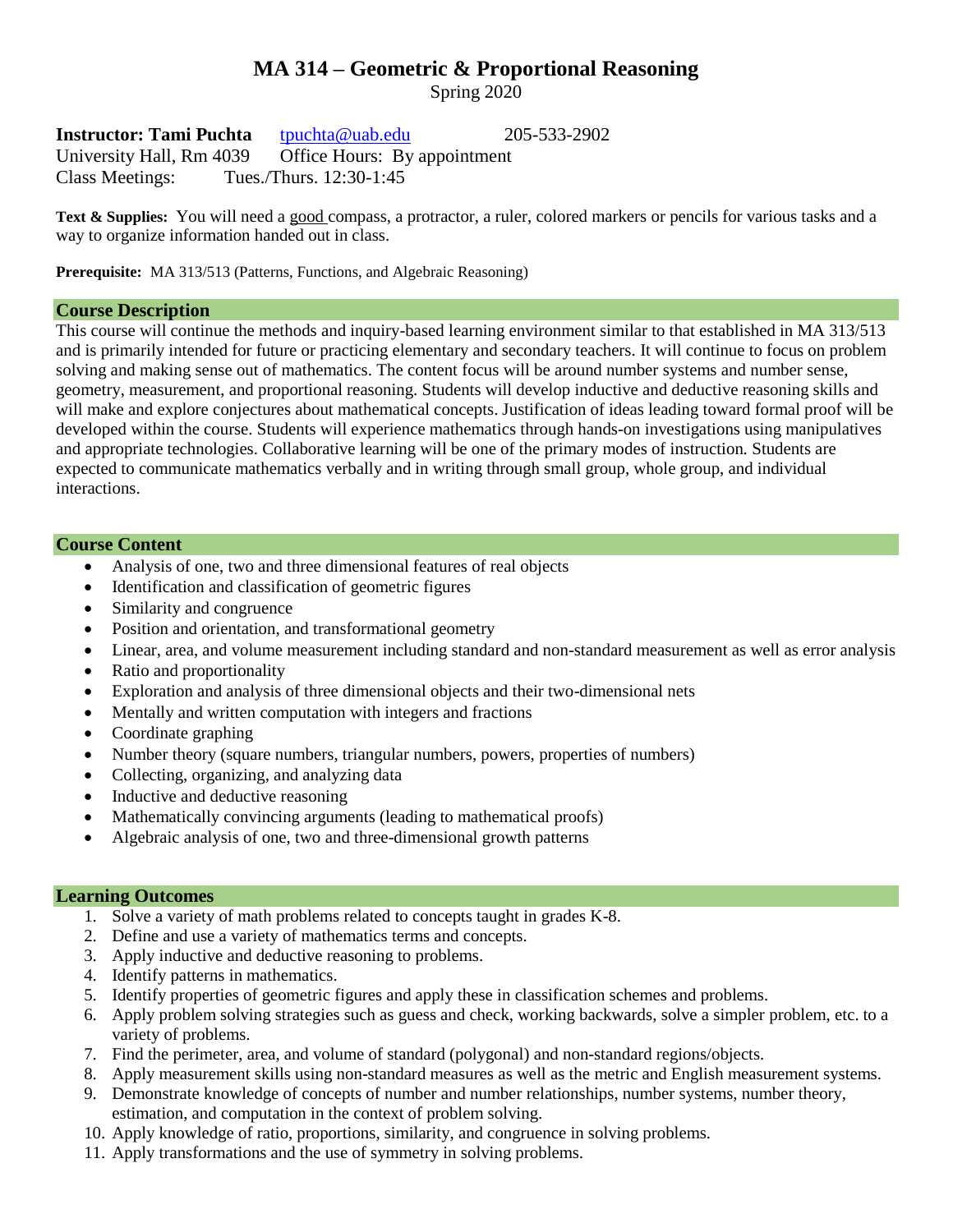- 12. Communicate mathematical ideas orally and in writing including making conjectures and expressing mathematically convincing arguments to justify claims.
- 13. **Demonstrate a positive disposition toward persistence and reflection in doing mathematics**.

One goal of this course is that you become mathematically powerful students and that you become *competent* and *confident* problem solvers. The content and experiences in this course will lead you toward this goal. My role as the instructor will be to guide and support you as *you* make sense of mathematics. True understanding will come when *you* make sense of a situation. My role is not to tell you everything about the subject, nor is it to answer all of the questions that will arise as you engage in problem solving. You will at times experience confusion and perhaps frustration. This is a natural part of the learning process. I will try to help *you* reflect and work your way out of confusion before your frustration becomes debilitating to your learning. Don't be afraid of wrong answers. Sometimes learning occurs by multiple attempts down wrong paths until you find a correct path.

#### **Course requirements**

- **1.** Class attendance, observation, and *participation* in all sessions. Two unexcused absences will result in your final grade being lowered. Since group participation is an essential component of this course, missing more than 25% of classes with unexcused absences will result in a grade of F for this course. Tardiness is a disruption to the learning process. Cumulative tardies may be counted as absences at the instructor's discretion.
- **2.** Individual menus of problems, group tasks, and homework problems. Homework is primarily for reinforcement and extension of class sessions.
- **3.** Complete article reviews and other readings.
- **4.** Complete a Midterm Performance Exam and a Final Performance Exam in class.
- **5.** Develop a Final Mathematics Portfolio.
- **6.** Have a positive mental attitude toward yourself, your classmates, and mathematics. Be respectful of fellow classmates and the instructor as you share ideas.

#### **Evaluation**

Students earn their grade in the course as determined in the table below. Points accumulated will be recorded in CANVAS. Important due dates will be listed in CANVAS calendar.

| <b>Assignments</b>           | <b>Percent of</b><br><b>Final Grade</b> | <b>Percent</b><br><b>Earned</b> | Gra |
|------------------------------|-----------------------------------------|---------------------------------|-----|
| Math Menus (2)               | 20                                      | 90-100                          | A   |
| Participation/Attendance*    |                                         | 80-89                           | B   |
| Article Reviews/Discussion   | 10                                      | 70-79                           |     |
| Midterm                      | 25                                      | 65-69                           |     |
| <b>Mathematics Portfolio</b> | 10                                      | 64 and below                    | F   |
| Final                        | 30                                      |                                 |     |

| <b>Percent</b> | Grade |  |
|----------------|-------|--|
| <b>Earned</b>  |       |  |
| 90-100         | А     |  |
| 80-89          | B     |  |
| 70-79          | C     |  |
| 65-69          | D     |  |
| 64 and below   | F     |  |
|                |       |  |

## \***Since group participation is an essential component of this course, missing more than 25% of classes with unexcused absences will result in a grade of F for this course.**

\*Item 2 recognizes those who put forth a maximum effort and demonstrate persistence in problem solving. The instructor will use her best professional judgment in awarding the 5% for this item based on a student's full participation in class activities, attempts at completion of challenging tasks, and may be influenced by a student's attempts or non-attempts at dessert items from the menu problems. Five percent will be awarded to students who have one or fewer absences (and make up the work for any absences), actively participate in all group and independent tasks, demonstrate persistence in pursuing challenging problems and tasks, show craftsmanship in solving problems and seek to extend their thinking on problems, show the ability to work independently on tasks, demonstrate the ability to work with others on tasks without providing too much assistance, complete all required tasks on the menus, and give good faith attempts on some of the desserts on the menus. If in the judgment of the instructor a student fails to meet all of the above, the instructor will assign a score between 0 and 5% with appropriate credit given for partial successes in meeting course goals. The instructor's decision here is based on her professional experience and is the final judgment on this item.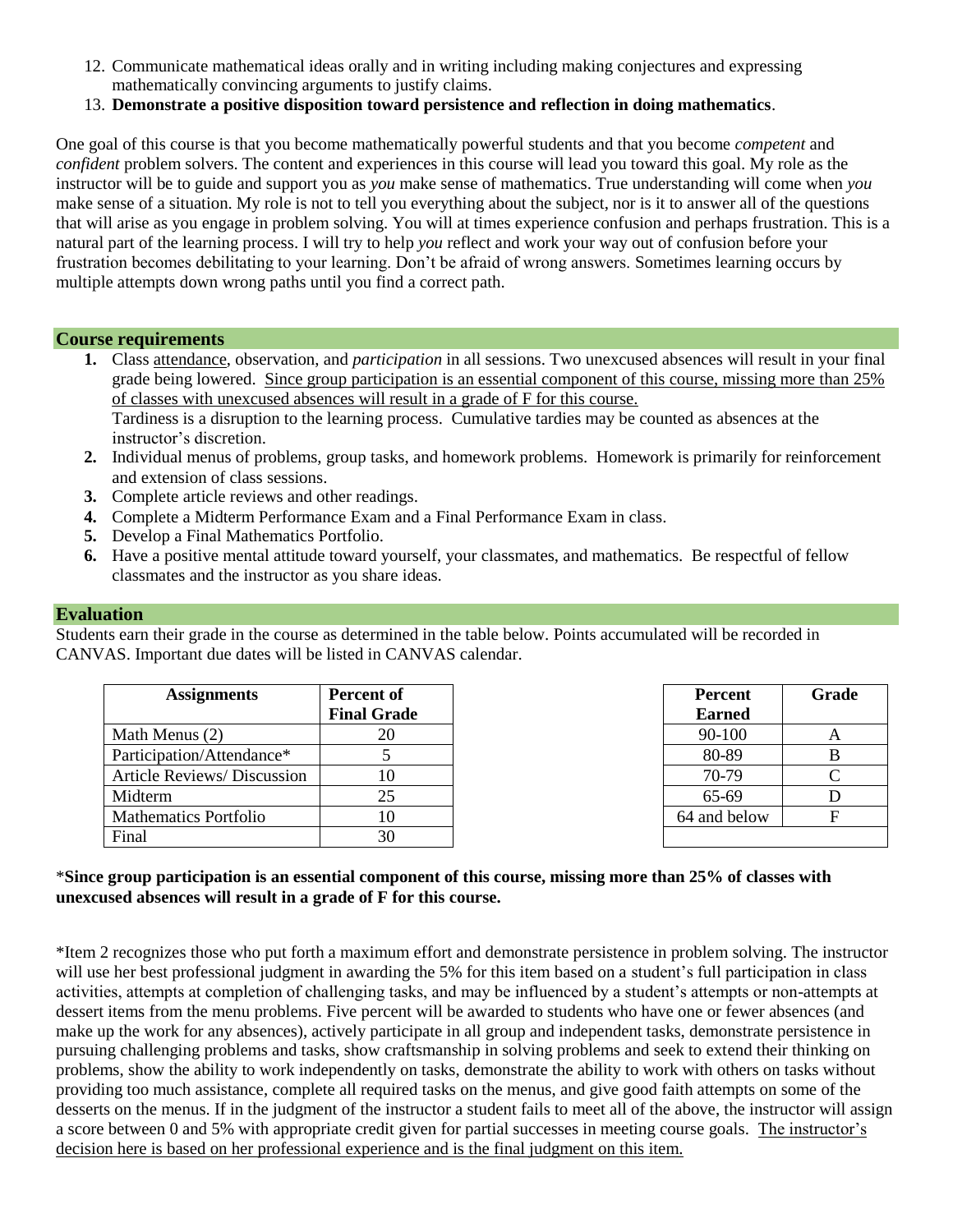# **Course Policies**

#### **Withdrawal**

You are expected to be aware of official UAB withdrawal policies.

#### **Cell Phones and Other Devices**

Let me know in advance if there is an important reason for you to be accessible by phone during class. Please silence your cell phone so you can be fully present to the members of our class and your small groups. Other devices are not permitted in class unless otherwise approved by the instructor.

### **Exams**

A make-up exam will be scheduled only when requested within the first two days of the term for a valid and verifiable reason or in case of an extreme emergency.

## **Attendance and Tardiness/Early Departure Policy**

Attendance every day is expected and essential to success. Please be on time to class and let me know as soon as possible if it is necessary to miss class. **Class roll will be taken** at the beginning of each class period and recorded. Always sign in as documentation of your attendance and punctuality. Tardiness to class and early departures are disrespectful to the instructor and your classmates. It is your responsibility to talk with your peers regarding what you missed, ask classmates to turn in your assignments, etc. You will be held responsible for content during your absence**.** 

#### **Late Assignments/Revisions**

All assignments are due at the indicated/assigned due date and time in Canvas unless otherwise instructed. In the event the instructor will accept a late assignment, ten percent of the assignment grade will be deducted per day late. No revisions will be possible unless requested by the instructor. If the instructor requests a revision of an assignment, the grade you receive will be an average of the first and second attempts.

**Early Alert System (EAS)** - The EAS is designed to help students be more successful academically at UAB. If you receive an e-mail with EAS in the title, please open it, read it, and take advantage of the support that UAB offers to all students. UAB is committed to ensuring that students receive academic support and that students are aware of the resources available that will assist them in successfully completing their degree program.

#### **Academic Misconduct**

UAB Faculty expects all members of its academic community to function according to the highest ethical and professional standards. You are expected to be aware of, and rigorously adhere to, the UAB code of conduct with regard to academic honesty and inter-personal relations.

Academic dishonesty and misconduct includes, but is not limited to, acts of abetting, cheating, plagiarism, copying homework, fabrication, and misrepresentation. Candidates are expected to honor the UAB Academic Code of Conduct as detailed in the most current *UAB Student Catalog.*

#### **Reasonable Accommodations**

UAB is committed to providing an accessible learning experience for all students. If you are a student with a disability that qualifies under Americans with Disabilities Act (ADA) and Section 504 of the Rehabilitation Act, and you require accommodations, please contact Disability Support Services for information on accommodations, registration and procedures. If you are registered with Disability Support Services, please contact DSS to discuss accommodations that may be necessary in this course. Disability Support Services can be reached at 934-4205 or www.uab.edu/dss or in the Hill Center Suite 409.

#### **Non-harassment, hostile work/class environment:**

The UAB College of Arts and Sciences expects students to treat fellow students, their Course Instructors, other UAB faculty, and staff as adults and with respect. No form of hostile environment or harassment will be tolerated by any student or employee. In this class, we will only use constructive criticism and will work to build a community of life-long learners.